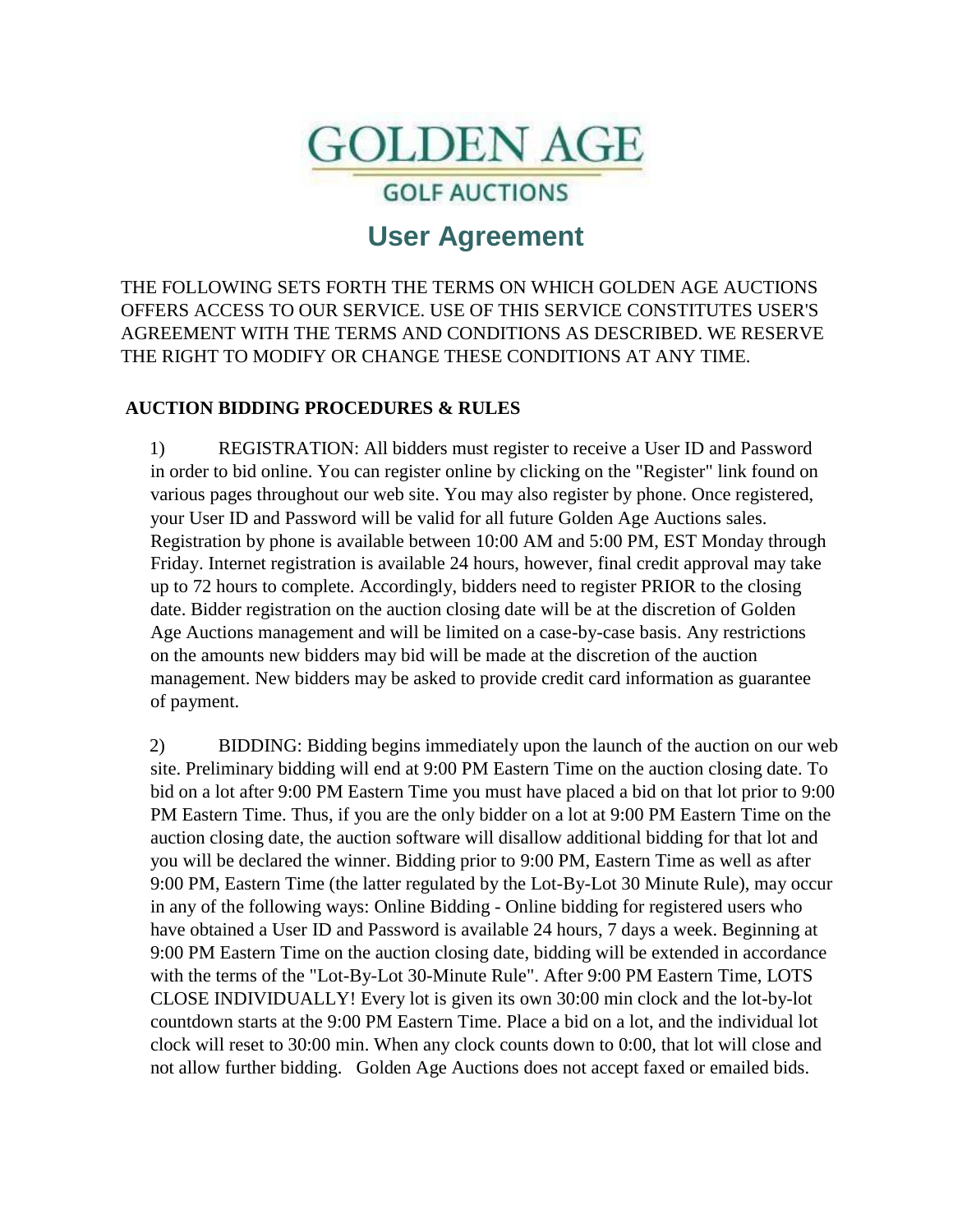Call or email to set up a proper bidding arrangement. Golden Age Auctions reserves the right to close the auction at any time for any reason after 2am Eastern, with, or without notice, even if the 30 minute rule still shows time left.

3) The auction software identifies each item that has a "Reserve". This is the minimum price at which the lot will be sold. On the final day of an auction, all lots that read, "Reserve Not Met" on the goldenagegolfauctions.com site may be set (by the auction house only) to one bid increment below the Reserve so that the next eligible bid will meet the Reserve price at which time the auction lot will read, "Reserve Met".

4) Bidding increases will be accepted in increments of 10% above the current high. There are no exceptions to the bid raise amounts.

5) **A 20% buyer's premium will be added to all winning bids.** For example, the winner of a lot selling for a high bid of \$1000 will be billed \$1200 (plus shipping charges and sales tax, if applicable).

6) By placing an "Auto Bid" you are Golden Age Auctions to bid competitively on your behalf, up to but not over your specified limit. "Auto Bids" must be calculated in 10% increments and do not include the 20% buyer's premium. Your confidential "Auto Bid" will be implemented incrementally, only if necessary, to the dollar amount authorized and no further.

7) BID STATUS NOTIFICATION: When a bidder is outbid by telephone or Internet bid, an email will be sent notifying that bidder that they have been topped. Notification as such is intended to provide bidders in the timeliest manner possible with information regarding their bids' changed status. This outbid notice is simply offered as an additional service, and should not be relied upon when determining whether you remain the high bidder on any lot.

8) Inquiries concerning condition are strongly advised. Internet pictures should NOT be used to determine condition or grade as in some instances pictures have been cropped or enlarged in order to provide the best possible representation of an item within the scale restrictions of the medium. We will be happy to provide detailed telephone descriptions and as much additional information as is needed for the potential bidder to make an informed decision. Telephone inquiries regarding condition as well as viewing appointments must be made within one week of the auction closing date. Due to the heavy volume of calls on the auction closing date, condition inquiries will NOT be considered on the auction closing date.

9) For Florida, Massachusetts and New Jersey residents, sales tax applies on all purchases unless a valid resale number is provided. Costs for packaging, shipping and insurance will be added to all invoices. Absolutely NO lots will be shipped until full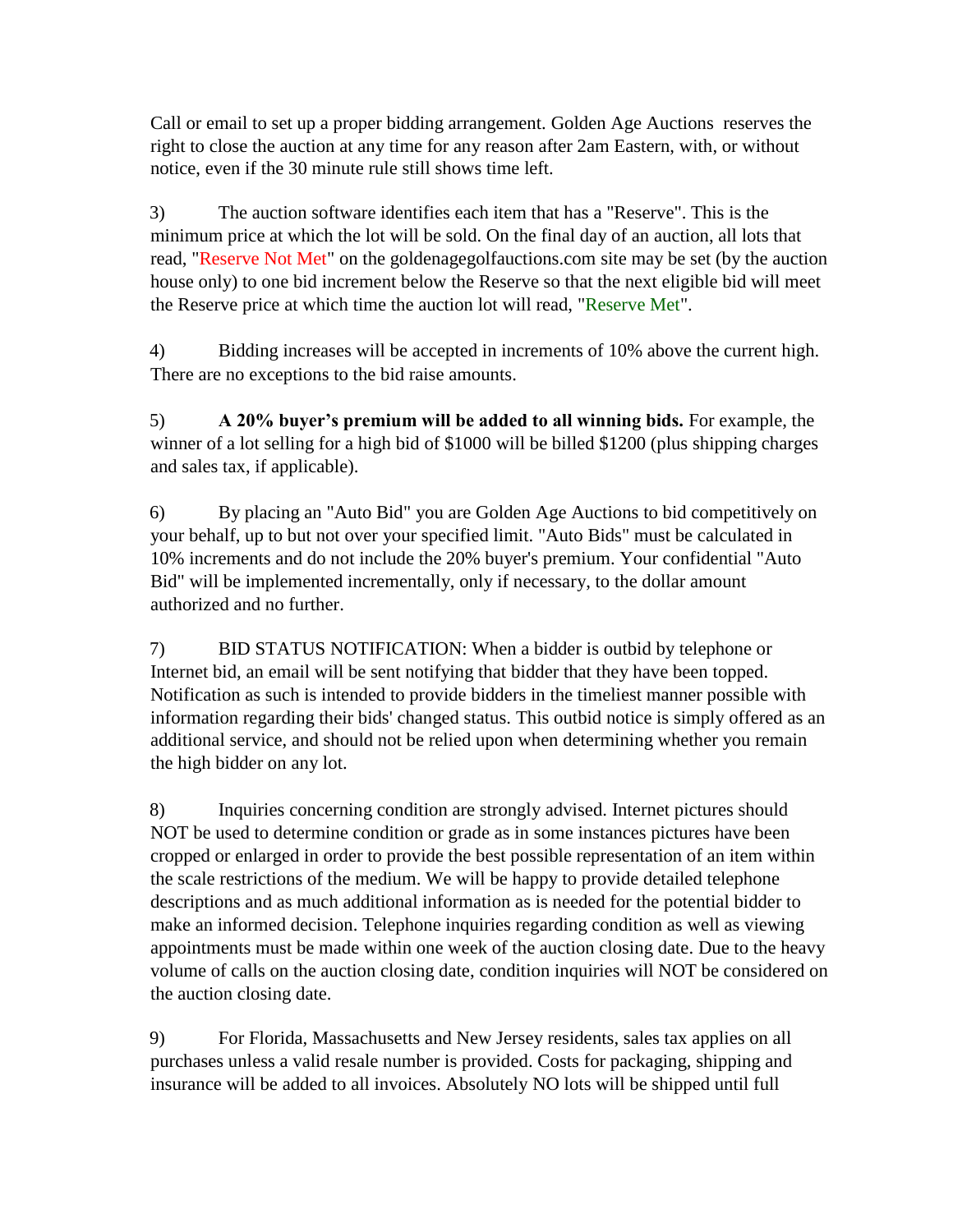payment is received and cleared. . Please allow up to 2 weeks to receive your shipment after your payment funds have properly cleared our bank account. We do not ship partial orders.

10) Auction results can be obtained by using one of the various "Search" or "View" features on our auction web site. Winning bidders and sellers will be notified of the results of an auction via email immediately after the auction closes. Invoices are usually mailed within 72 hours after the close of an auction.

11) Invoices are payable upon receipt with payment due no later than two weeks from date of invoice. Payments may be made by cash, check, money order or Paypal. All Paypal payments must include an additional amount equaling the service fee charged by Paypal. All personal checks will be held for 10 days before merchandise is approved for shipment. Credit Cards can only be accepted via Paypal, with the appropriate Paypal fees added. All unpaid invoices 30 days after an auction has concluded are subject to a 1 1/2% late fee per month. If you have items that were consigned to the auction, when settling up your account, you agree that balances due can be offset by items purchased in the auction.

12) RETURN POLICY: Collecting golf memorabilia is a hobby, not an exact science. Golden Age Auctions goes to great lengths to research items in our auctions, but the information presented cannot be guaranteed. Therefore, we accept returns only in the case of a major error in our description. We must be notified in writing within 24 hours of your receipt of the item. Due to the fact that items are received on consignment, and consignors are paid by Golden Age Auctions shortly after payment is received for said item, Golden Age Auctions cannot accept returns or offer refunds without being notified within this 24 hour period. Golden Age Auctions strives to present only 100% authentic items in our auctions. We are very selective in the third party authenticators that we trust, and only accept items from industry-recognized authenticators, including PSA/DNA, JSA and Golden Age Auctions. However, where an item comes with a certificate of authenticity from one of these industry recognized authenticators, Golden Age Auctions is only representing that that particular authenticator has deemed the item authentic. Due to the subjective nature of the authentication process, Golden Age Auctions is not and cannot be held liable for a differing opinion from any other third party authenticator. Where an item is offered without a certificate of authenticity, it is the bidder's sole responsibility to ensure the items authentication PRIOR to bidding. To assist the bidder in this regard, widely- regarded third party authenticator PSA/DNA offers "quick opinions" on autographed items in our auctions. Golden Age Auctions will also make any such item or lot available for review and inspection, and will gladly provide additional pictures and information upon request.

13) Golden Age Auctions is in the business of selling memorabilia. Therefore, we cannot guarantee the condition of any frame or similar packaging or display material. Golden Age Auctions reserves the right to remove memorabilia from its frame/display,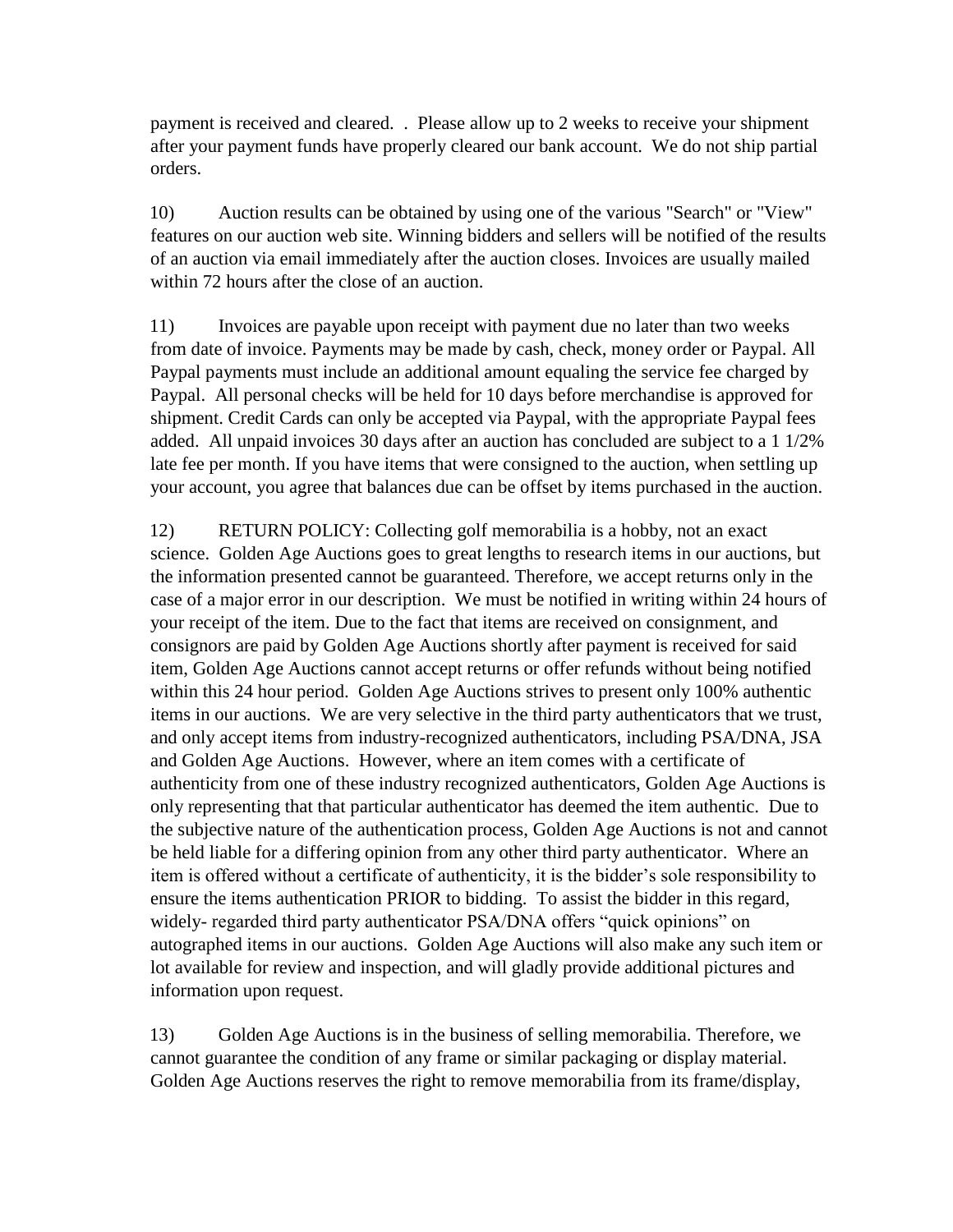regardless of how such such item is submitted to Golden Age Auctions or depicted on our site. Golden Age Auctions further reserves the right to remove and discard any frame prior to shipping. In order to protect the memorabilia, unless specifically noted in the auction lot description, no framed items will be shipped with the frame's glass; all glass will be removed and discarded prior to shipping.

14) We reserve the right to accept or refuse a bid by any bidder for any reason.

15) Registrant agrees to automatically receive email notifications relating to the auction, or auction announcements.

16) We are not responsible for any inaccuracies or omissions contained within this website.

17) Placing a bid constitutes acceptance of the above terms.

# **LAWS**

These Terms of Service shall be governed by and construed in accordance with the laws of the state of Florida. All Registered Users of the Golden Age Auctions website, as well as bidders or consignors to any auction agrees to submit to the exclusive jurisdiction of Hillsborough County, Florida. It is further agreed that the State Courts of Florida are the exclusive place of jurisdiction. If any provision(s) of these Terms of Service is held by a court of competent jurisdiction to be contrary to law, then such provision(s) shall be construed, as nearly as possible, to reflect the intentions of the parties with the other provisions remaining in full force and effect. If that cannot reasonably be done, such provision shall be severable, and may be stricken without change to remainder of this agreement. This Auction Site's failure to exercise or enforce any rights or provisions of these Terms of Service shall not constitute a waiver of such right or provision unless acknowledged and agreed to by this Auction Site in writing. User and this Auction Site agree that any cause of action arising out of or related to this Service must commence within one (1) year after the cause of action arose; otherwise, such cause of action is permanently barred. The section titles in these Terms of Service are provided for reference purposes only and have no legal or contractual significance

# **DESCRIPTION OF SERVICE**

Golden Age Auctions provides its users with an Internet auction service for the purpose of buying and selling personal property. Users agree to provide certain current, complete, and accurate information about themselves and to maintain and update this information as required to keep it current, complete and accurate. All information requested on original sign up shall be referred to as registration data ("Registration Data"). Furthermore, user grants this Auction Site the right to disclose to third parties certain Registration Data about User and Service membership in the aggregate; however, such disclosures will exclude user's name, mailing address, email address, account and phone number, unless: (1) User expressly directs this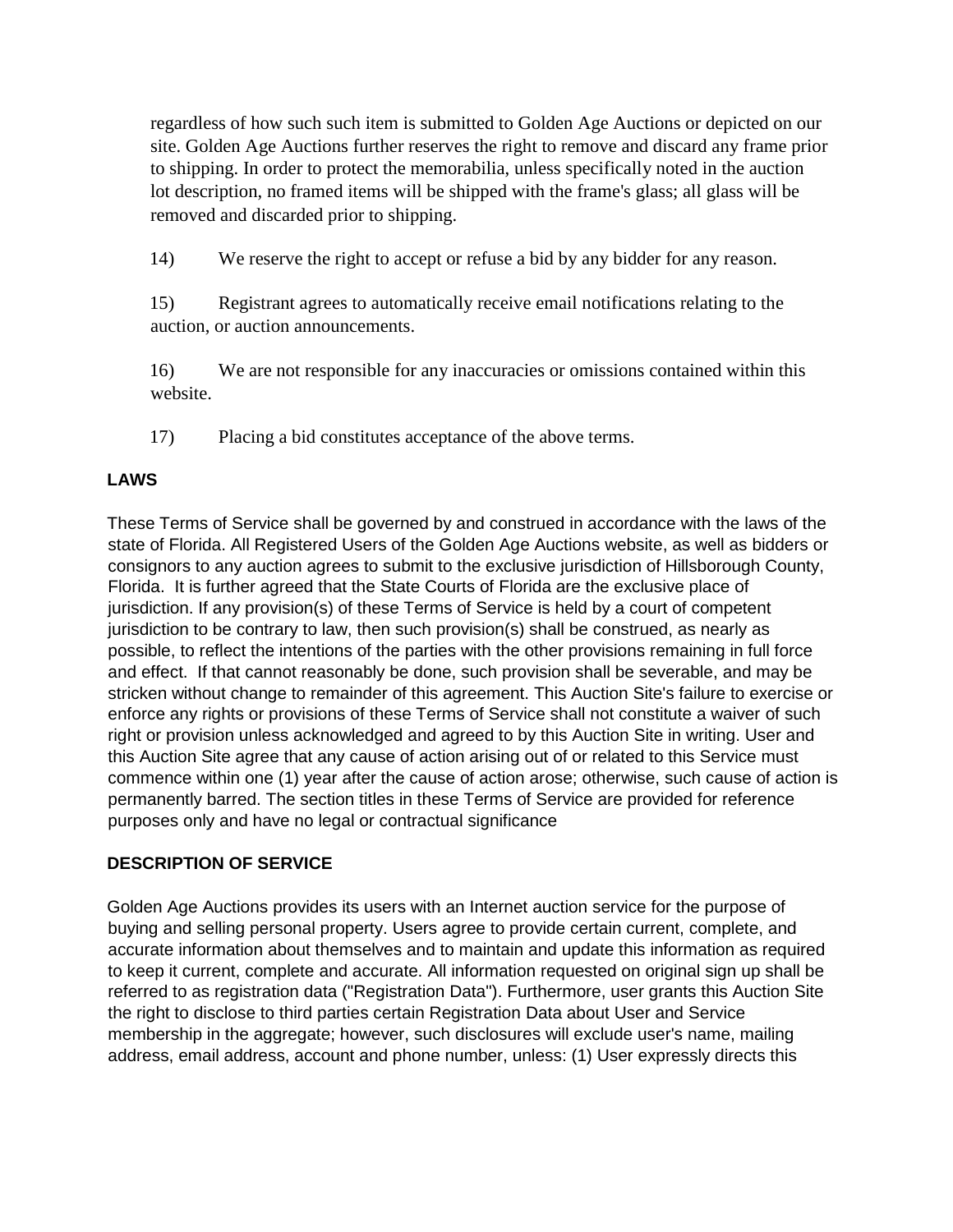Auction Site to disclose such information, or (2) this Auction Site is required to disclose such information by any applicable law or legal process served on this Auction Site.

# **MODIFICATIONS TO TERMS OF SERVICE**

This Auction Site may change these Terms of Service from time to time. User's continued use of the Service constitutes both: (1) their acknowledgment of these Terms of Service and any modifications; and (2) User's agreement to abide and be bound by these Terms of Service and modifications.

# **MODIFICATIONS TO SERVICE**

This Auction Site reserves the right to modify or discontinue the Service with or without notice to user. This Auction Site shall not be liable to users or any third party should this Auction Site exercise its right to modify or discontinue the Service.

# **TERMINATION**

Should user object to any of these Terms of Service or any subsequent modifications thereto or become dissatisfied with the Service in any way, user's only recourse is to: (1) discontinue use of the Service; (2) terminate Service membership; and (3) notify this Auction Site of termination.

# **USER ELIGIBILITY**

Our services are available exclusively to individuals able to form legally binding contracts under applicable law. Without limiting the foregoing, our services are not available to minors. Furthermore, this Auction Site reserves the right to refuse service to anyone for any reason whatsoever.

# **REGISTRATION & ACCOUNT SECURITY**

Users agree to provide true and accurate information about themselves in the registration form. If any information provided by user is incomplete or inaccurate, this Auction Site retains the right to terminate user's membership and rights to use the Service. As part of their registration, users will receive a User ID and Password. Users are encouraged to keep their User ID and Passwords private because the foregoing data is the only information needed for purchasing power. Users are responsible for the confidentiality of their User ID and Password as well as for any and all activities that occur under their user ID and password-protected account. User agrees to immediately notify this Auction Site of any unauthorized use of their User ID or Password or any other breach of security known to user.

# **USER CONDUCT**

User is solely responsible for the contents of his or her transmissions through the Service. Use of the Service is subject to all applicable local, state, national and international laws and regulations. Attempts to gain unauthorized access to other computer systems are prohibited.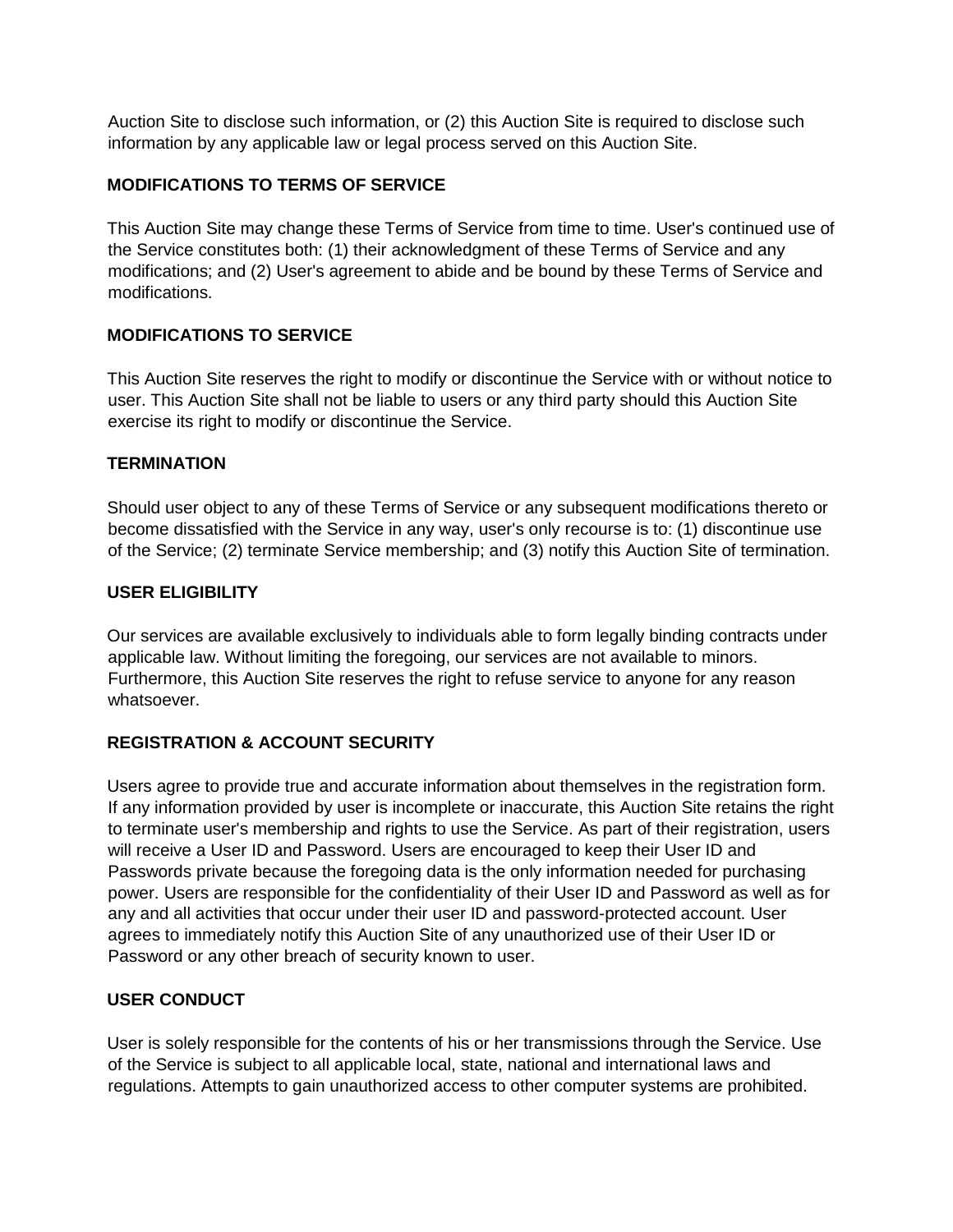This Auction Site may, at its sole discretion, immediately terminate Service should user's conduct fail to conform to these Terms of Service and User Agreement.

# **OTHER LIMITATIONS**

This Auction Site retains the right, at our sole discretion, to determine whether or not a user's conduct is consistent with the letter and spirit of this Agreement. This Auction Site reserves the right to terminate service if a user's conduct is found to be inconsistent with these Terms of Service and User Agreement.

# **BIDDING AND BUYING**

Golden Age Auctions has the right to establish general practices and limits concerning users' bidding privileges and procedures. A user who has entered the highest accepted bid at the end of an auction is obligated to complete the transaction. Once entered, bids are NOT retractable. This Auction Site and its host are not responsible for bids not being processed or not being accepted due to technical difficulties. Moreover, bid manipulation of any kind is expressly forbidden. A seller is prohibited from placing bids or arranging to have bids placed on behalf of seller, seller's agent or assigns. No shill bidding is allowed. Buyers are prohibited from communicating with each other with the purpose of manipulating the final purchase price of an item. Please note that it is a violation of law to make bids in a false name or with an invalid payment method, even if our software initially accepts such a bid. Be aware that even if you do not give us your real name, your web browser transmits a unique Internet address to us, which can be used by law enforcement officials to identify you. Do not test our auctions with false bids. This puts you at substantial personal legal risk. Fraudulent bidders will be prosecuted to the fullest extent of the law. Currently, both the FBI and the US Secret Service are responsible for investigating all Internet fraud cases.

# **SERVICE INTERRUPTION**

Golden Age Auctions and its host are not responsible for the interruption of service for any reason. In this regard, Golden Age Auctions and its host are not responsible for lost bids – to either the bidder or the consignor/seller. User hereby agrees that lost bids, lost information, service failure and the like are not the responsibility of Golden Age Auctions. Until such time that Golden Age Auctions receives verified payment funds for an item, Golden Age Auctions is not responsible or liable for the completion of any transaction for any reason. Additionally, Golden Age Auctions may choose to cancel any lot or the entire auction for any reason or no reason at all.

# **NON-PAYMENT BY HIGH BIDDER**

Golden Age Auctions is not responsible for non-payment by the high bidder, and is not responsible to offer any such item to any other bidders. In its discretion, Golden Age Auctions may offer to relist such item in a subsequent auction.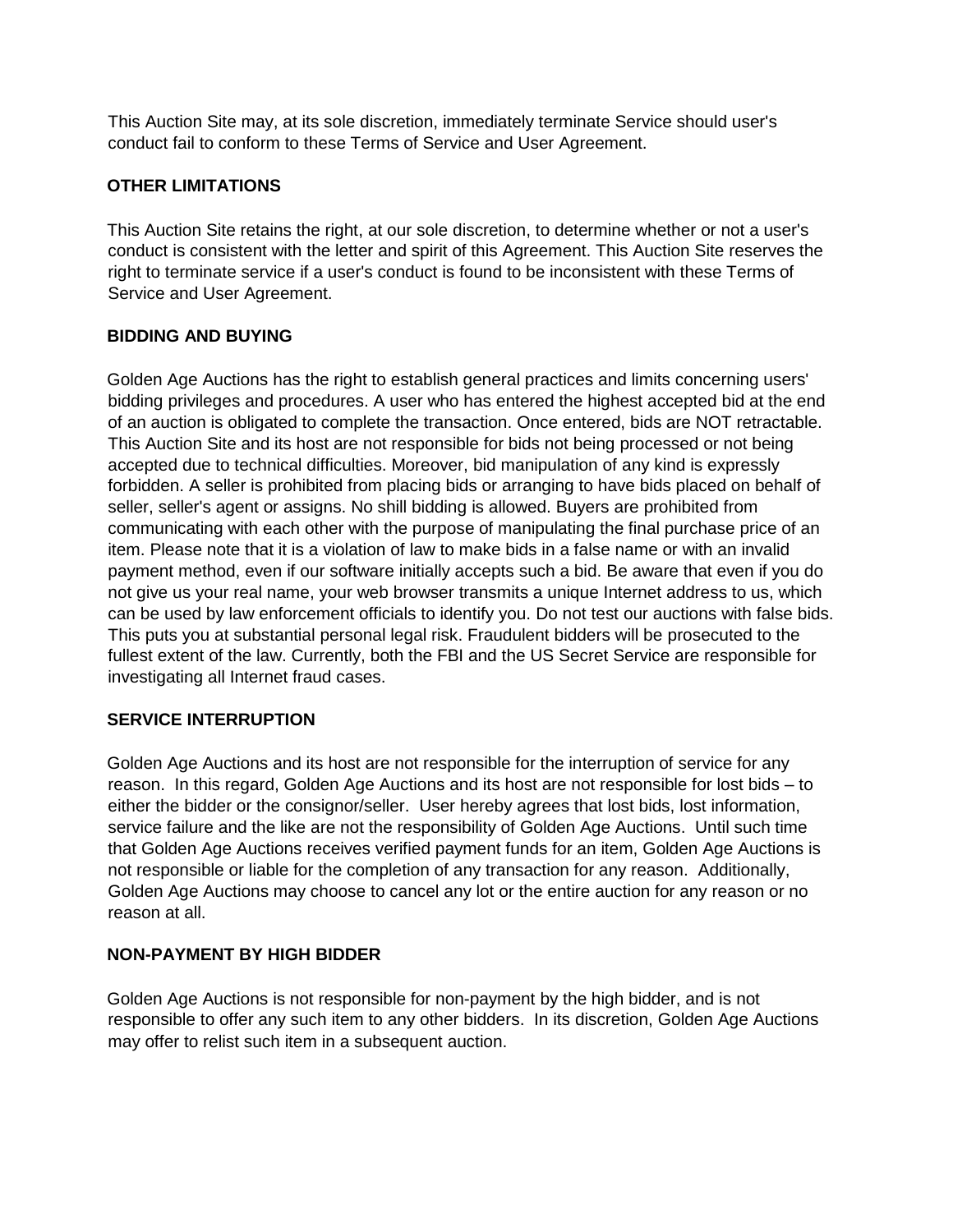# **ACKNOWLEDGMENT AND ACCEPTANCE OF TERMS OF SERVICE**

As operated by Golden Age Auctions, this auction Service, is provided to you under the foregoing Terms of Service and any operating rules or policies that may be published by this Auction Site. The Terms of Service comprise the entire agreement between User and this Auction Site and supersede all prior agreements between the parties, regarding the subject matter contained herein. By participating in the registration process, you are indicating your agreement to be bound by all of these Terms of Service.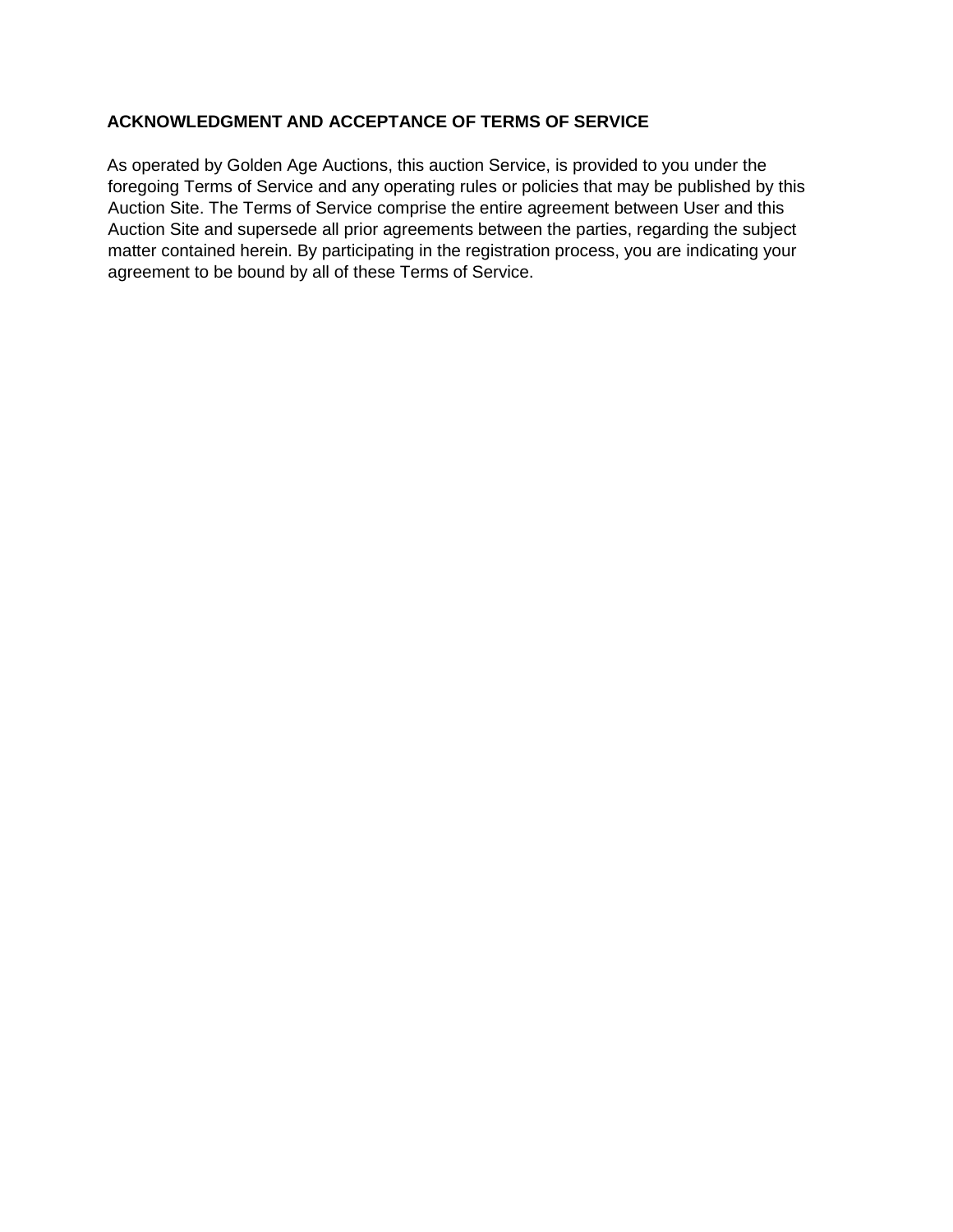#### **DISCLAIMER OF WARRANTIES**

**IN ADDITION TO THE WARRANTIES AND DISCLAIMERS SET FORTH ABOVE, USER EXPRESSLY AGREES THAT USE OF THE SERVICE IS AT USER'S SOLE RISK. THE SERVICE IS PROVIDED ON AN "AS" AND & "AS AVAILABLE" BASIS. THIS AUCTION SITE EXPRESSLY DISCLAIMS ALL WARRANTIES OF ANY KIND, WHETHER EXPRESS OR IMPLIED, INCLUDING, BUT NOT LIMITED TO THE IMPLIED WARRANTIES OF MERCHANTABILITY, FITNESS FOR A PARTICULAR PURPOSE AND NON-INFRINGEMENT. GOLDEN AGE AUCTIONS MAKES NO WARRANTY THAT THE SERVICE WILL MEET YOUR REQUIREMENTS, OR THAT THE SERVICE WILL BE UNINTERRUPTED, TIMELY, SECURE, OR ERROR FREE; NOR DOES GOLDEN AGE AUCTIONS MAKE ANY WARRANTY AS TO THE RESULTS THAT MAY BE OBTAINED FROM THE USE OF THE SERVICE OR AS TO THE ACCURACY OR RELIABILITY OF ANY INFORMATION OBTAINED THROUGH THE SERVICE OR THAT DEFECTS IN THE SOFTWARE WILL BE CORRECTED. GOLDEN AGE AUCTIONS MAKES NO WARRANTY REGARDING ANY GOODS OR SERVICES PURCHASED OR OBTAINED THROUGH THE SERVICE OR ANY TRANSACTIONS ENTERED INTO THROUGH THE SERVICE. NO ADVICE OR INFORMATION, WHETHER ORAL OR WRITTEN, OBTAINED BY USER FROM GOLDEN AGE AUCTIONS OR THROUGH THE SERVICE SHALL CREATE ANY WARRANTY NOT EXPRESSLY MADE HEREIN. SOME JURISDICTIONS DO NOT ALLOW THE EXCLUSION OF CERTAIN WARRANTIES, SO SOME OF THE ABOVE EXCLUSIONS MAY NOT APPLY TO YOU. HOWEVER, USER HEREBY AGREES THAT THIS SECTION AND THE ENTIRETY OF THIS DOCUMENT SHALL BE INTERPRETED BASED ON THE LAWS OF FLORIDA. LIMITATION OF LIABILITY GOLDEN AGE AUCTIONS OR ITS HOST SHALL NOT BE LIABLE FOR ANY DIRECT, INDIRECT, INCIDENTAL, SPECIAL OR CONSEQUENTIAL DAMAGES, RESULTING FROM THE USE OR THE INABILITY TO USE THE SERVICE, OR FOR COST OF PROCUREMENT OF SUBSTITUTE GOODS AND SERVICES, OR RESULTING FROM ANY GOODS OR SERVICES PURCHASE OR OBTAINED, OR MESSAGES RECEIVED OR TRANSACTIONS ENTERED INTO THROUGH THE SERVICE OR RESULTING FROM UNAUTHORIZED ACCESS TO, OR ALTERATION OF MEMBER'S TRANSMISSIONS OR DATA, INCLUDING BUT NOT LIMITED TO, DAMAGES FOR LOSS OF PROFITS, USE, DATA OR OTHER INTANGIBLE, EVEN IF GOLDEN AGE AUCTIONS OR ITS HOST HAVE BEEN ADVISED OF THE POSSIBILITY OF SUCH DAMAGES. SOME JURISDICTIONS DO NOT ALLOW THE LIMITATION OR EXCLUSION OF LIABILITY FOR INCIDENTAL OR CONSEQUENTIAL DAMAGES SO SOME OF THE ABOVE LIMITATIONS MAY NOT APPLY TO YOU. NO RESALE OR COMMERCIAL USE.** 

# **USE OF THE SERVICE**

Use of this Service is personal to Member. Member agrees not to resell or make any commercial use of the Service, without the express written consent of Create Auction LLC. Without limiting any other remedies, this Auction Site may terminate your account if you are found (by conviction, settlement, insurance or escrow investigation, or otherwise) to have engaged in fraudulent activity in connection with our site.